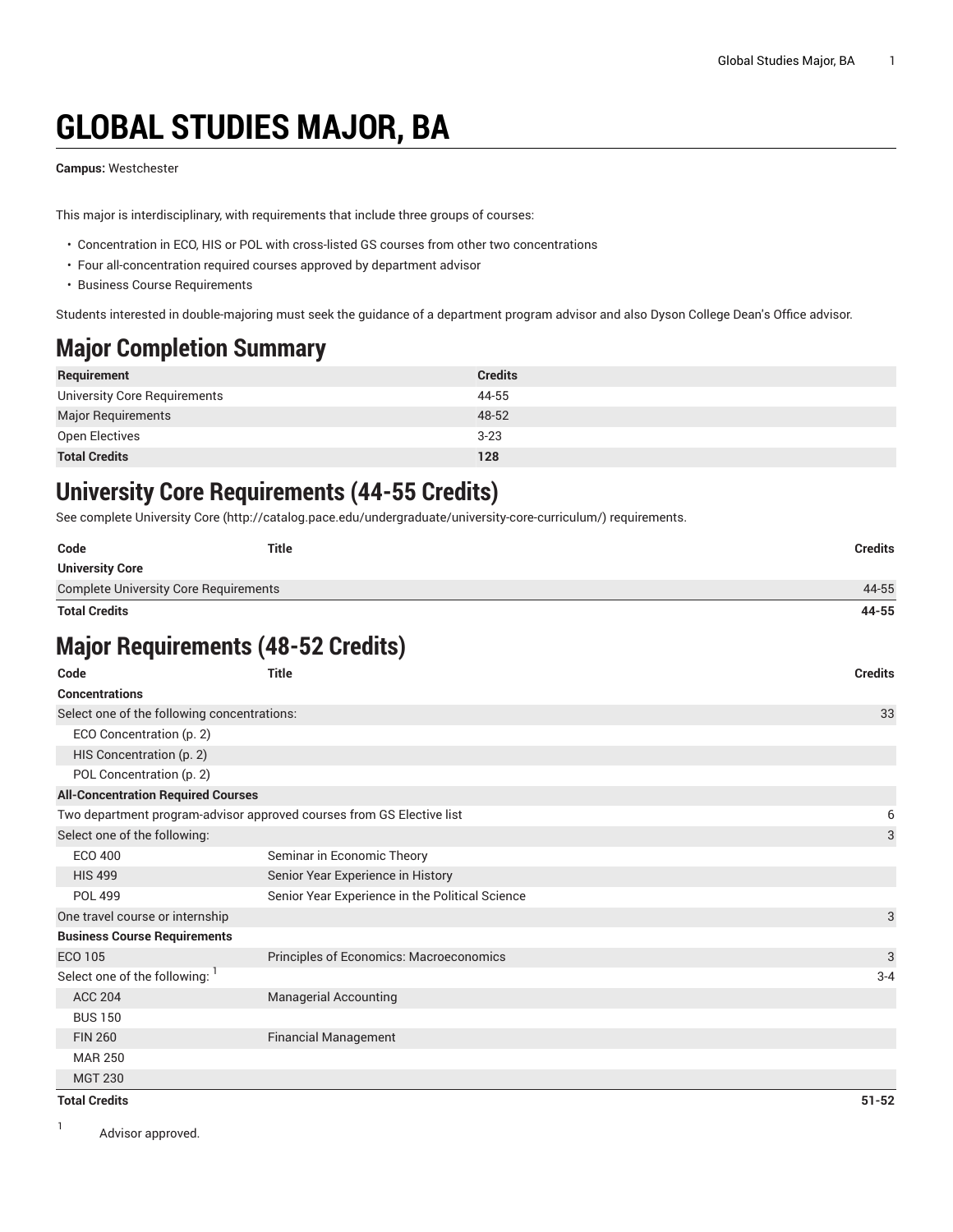#### <span id="page-1-0"></span>**ECO Concentration**

| Code                     | <b>Title</b>                                                                                     | <b>Credits</b> |
|--------------------------|--------------------------------------------------------------------------------------------------|----------------|
| ECO 106                  | Principles of Economics: Microeconomics                                                          | 3              |
| <b>ECO 230</b>           | Intermediate Macroeconomics                                                                      | 3              |
| ECO 234                  | Intermediate Microeconomics                                                                      | 3              |
| ECO 238                  | Money and Banking                                                                                | 3              |
| ECO 240                  | <b>Quantitative Analysis and Forecasting</b>                                                     | 4              |
| ECO 360                  | <b>International Economics</b>                                                                   | 3              |
| Two approved ECO courses |                                                                                                  | 6              |
|                          | Three approved HIS and POL cross-listed courses, and both HIS & POL courses must be represented. | 9              |
| <b>Total Credits</b>     |                                                                                                  | 34             |

#### <span id="page-1-1"></span>**HIS Concentration**

| Code                     | Title                                                                                              | <b>Credits</b> |
|--------------------------|----------------------------------------------------------------------------------------------------|----------------|
| <b>HIS 104</b>           | History of Western Civilization 1815 to Present                                                    | 3              |
| <b>HIS 108</b>           | World History After 1650                                                                           | 3              |
| <b>HIS 134</b>           | <b>Modern Latin America</b>                                                                        | 3              |
| <b>HIS 216</b>           | History of Human Rights                                                                            | 3              |
| <b>HIS 241</b>           | Modern China                                                                                       | 3              |
| <b>HIS 119</b>           | The Middle East: An Historical Survey                                                              | 3              |
| or HIS 220               | Modern Islamic World: 1850-Present                                                                 |                |
| Two approved HIS courses |                                                                                                    | 6              |
|                          | Three approved ECO and POL cross-listed courses, and both ECO and POL courses must be represented. | 9              |
| <b>Total Credits</b>     |                                                                                                    | 33             |

#### <span id="page-1-2"></span>**POL Concentration**

| Code                     | Title                                                                                              | <b>Credits</b> |
|--------------------------|----------------------------------------------------------------------------------------------------|----------------|
| POL 114                  | Introduction to International Relations                                                            | 3              |
| <b>POL 210</b>           | <b>Comparative Political Systems</b>                                                               | 3              |
| <b>POL 247</b>           | International Law and Human Rights                                                                 | 3              |
| <b>POL 303A</b>          | Politics Workshop: International Organization                                                      | 3              |
| Two approved POL courses |                                                                                                    | 6              |
|                          | Three approved ECO and HIS cross-listed courses, and both ECO and HIS courses must be represented. | q              |
| <b>Total Credits</b>     |                                                                                                    | 27             |

# **Open Electives (3-23 Credits)**

| Code                  | Title | <b>Credits</b> |
|-----------------------|-------|----------------|
| <b>Open Electives</b> |       |                |
| Select 3-23 credits ' |       | $3 - 23$       |
| <b>Total Credits</b>  |       | $3 - 23$       |

1 Includes UNV 101 First-Year Seminar: Introduction to University Community.

## **General Track**

| <b>Course</b>                                            | Title                                                    | <b>Credits</b> |
|----------------------------------------------------------|----------------------------------------------------------|----------------|
| <b>First Year</b>                                        |                                                          |                |
| Fall                                                     |                                                          |                |
| <b>ENG 110</b>                                           | Composition (Determined by placement exam)               | 3              |
| or ENG 120                                               | or Critical Writing                                      |                |
| First Second Language Course. See Advisor for guidelines |                                                          | 3              |
| <b>UNV 101</b>                                           | First-Year Seminar. Introduction to University Community |                |
| One required concentration course in subject GS          |                                                          | 3              |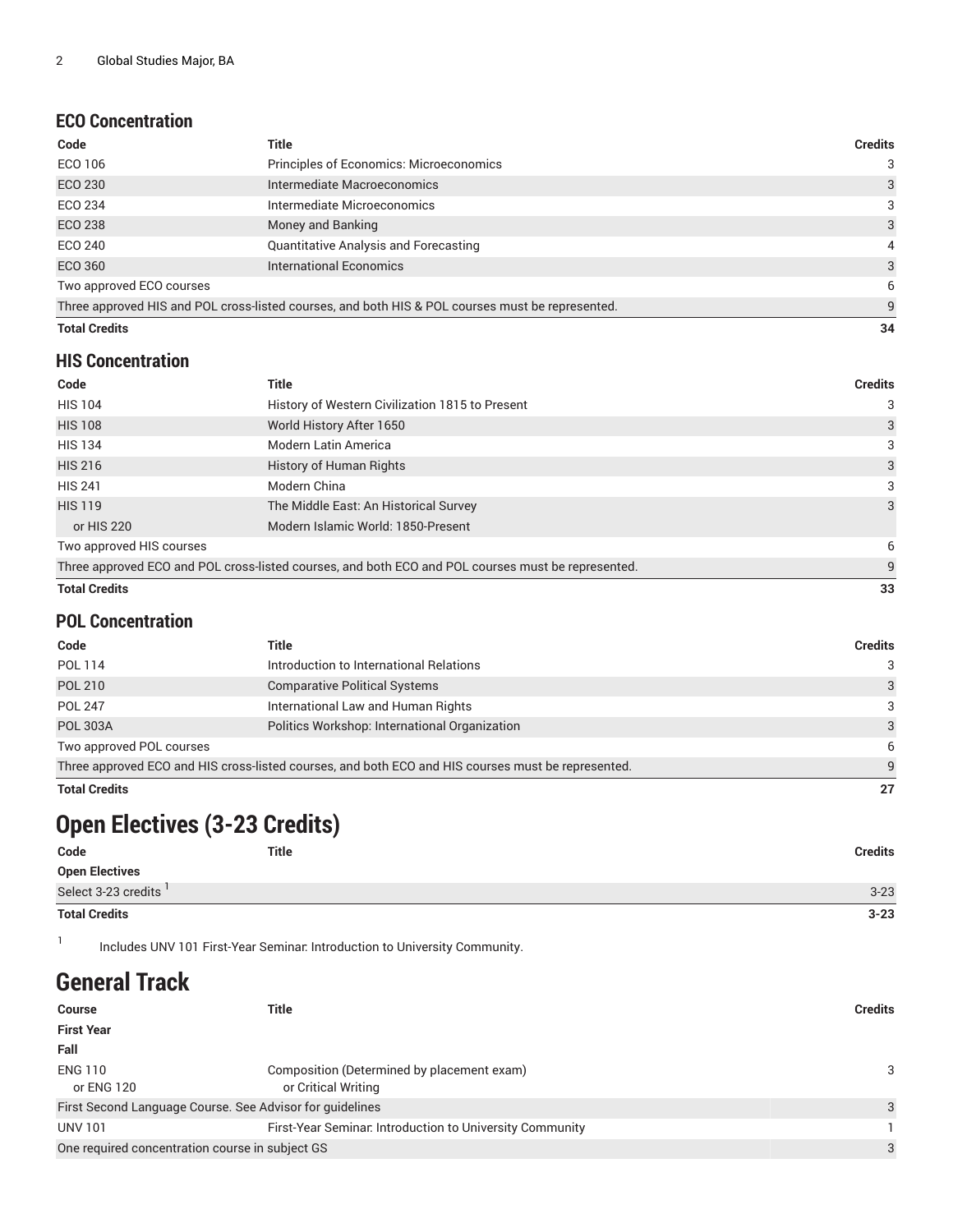|                                                 | Two Learning Community (LC) courses (POL 120/HIS 120) or MAT 104 and One Area of Knowledge (AOK) course                          | 6                         |
|-------------------------------------------------|----------------------------------------------------------------------------------------------------------------------------------|---------------------------|
|                                                 | <b>Credits</b>                                                                                                                   | 16                        |
| <b>Spring</b>                                   |                                                                                                                                  |                           |
| <b>ENG 120</b>                                  | Critical Writing (or Any one remaining Area of Knowledge course)                                                                 | 4                         |
|                                                 | Two Learning Community (LC) courses (POL 120/HIS 120) or MAT 104 and One Area of Knowledge (AOK) course                          | 6                         |
| Second Language Course, if applicable           |                                                                                                                                  | 3                         |
| One required concentration course in subject GS |                                                                                                                                  | $\ensuremath{\mathsf{3}}$ |
|                                                 | <b>Credits</b>                                                                                                                   | 16                        |
| <b>Second Year</b>                              |                                                                                                                                  |                           |
| Fall                                            |                                                                                                                                  |                           |
| <b>ENG 201</b>                                  | Writing in the Disciplines                                                                                                       | 3                         |
| <b>CIS 101</b>                                  | Introduction to Computing                                                                                                        | 3                         |
| One required concentration course in subject GS |                                                                                                                                  | 3                         |
|                                                 | One non-concentration elective course in subject GS chosen from approved list                                                    | 3                         |
|                                                 | Take any one remaining Area of Knowledge course (Civic Engagement (CE) course)                                                   | 3                         |
| ECO 105                                         | Principles of Economics: Macroeconomics (Analysis of Human, Social, and Natural<br>Phenomena (AOK5) or any remaining AOK course) | 3                         |
|                                                 | <b>Credits</b>                                                                                                                   | 18                        |
| <b>Spring</b>                                   |                                                                                                                                  |                           |
| <b>COM 200</b>                                  | <b>Public Speaking</b>                                                                                                           | 3                         |
| One required concentration course in subject GS |                                                                                                                                  | 3                         |
|                                                 | One non-concentration course in subject GS from approved list                                                                    | 3                         |
|                                                 | Take any one remaining Area of Knowledge course (Writing Enhanced (WE) course)                                                   | $\ensuremath{\mathsf{3}}$ |
| One Lab science course                          |                                                                                                                                  | 3                         |
|                                                 | <b>Credits</b>                                                                                                                   | 15                        |
| <b>Third Year</b>                               |                                                                                                                                  |                           |
| Fall                                            |                                                                                                                                  |                           |
| One required concentration course in subject GS |                                                                                                                                  | 3                         |
|                                                 | One elective concentration course in subject GS from approved list                                                               | 3                         |
|                                                 | One non-concentration elective course in subject GS from approved list                                                           | 3                         |
|                                                 | Take any one remaining Area of Knowledge (Writing Enhanced (WE) course)                                                          | 3                         |
| Take any one remaining Area of Knowledge course |                                                                                                                                  | 3                         |
| Take any one remaining Area of Knowledge course |                                                                                                                                  | 3                         |
|                                                 | <b>Credits</b>                                                                                                                   | 18                        |
| Spring                                          |                                                                                                                                  |                           |
| One required concentration course in subject GS |                                                                                                                                  | 3                         |
| Take any one remaining Area of Knowledge course |                                                                                                                                  | 3                         |
|                                                 | Take any one remaining Area of Knowledge course or Open Elective course                                                          | 3                         |
|                                                 | Take any one remaining Area of Knowledge course or Open Elective course                                                          | 3                         |
| One GS major elective course from approved list |                                                                                                                                  | $\ensuremath{\mathsf{3}}$ |
|                                                 | Credits                                                                                                                          | 15                        |
| <b>Fourth Year</b>                              |                                                                                                                                  |                           |
| Fall                                            |                                                                                                                                  |                           |
| Capstone course in subject GS                   |                                                                                                                                  | 3                         |
|                                                 | One elective concentration course in subject GS from approved list                                                               | 3                         |
|                                                 | One GS Business Core elective course from approved list                                                                          | 3                         |
|                                                 | Take any one remaining Area of Knowledge course or Open Elective course                                                          | 3                         |
|                                                 | Take any one remaining Area of Knowledge course or Open Elective course                                                          | 3                         |
|                                                 | <b>Credits</b>                                                                                                                   | 15                        |
| <b>Spring</b>                                   |                                                                                                                                  |                           |
| One GS major elective course from approved list |                                                                                                                                  | 3                         |
| Internship or Travel course                     |                                                                                                                                  | 3                         |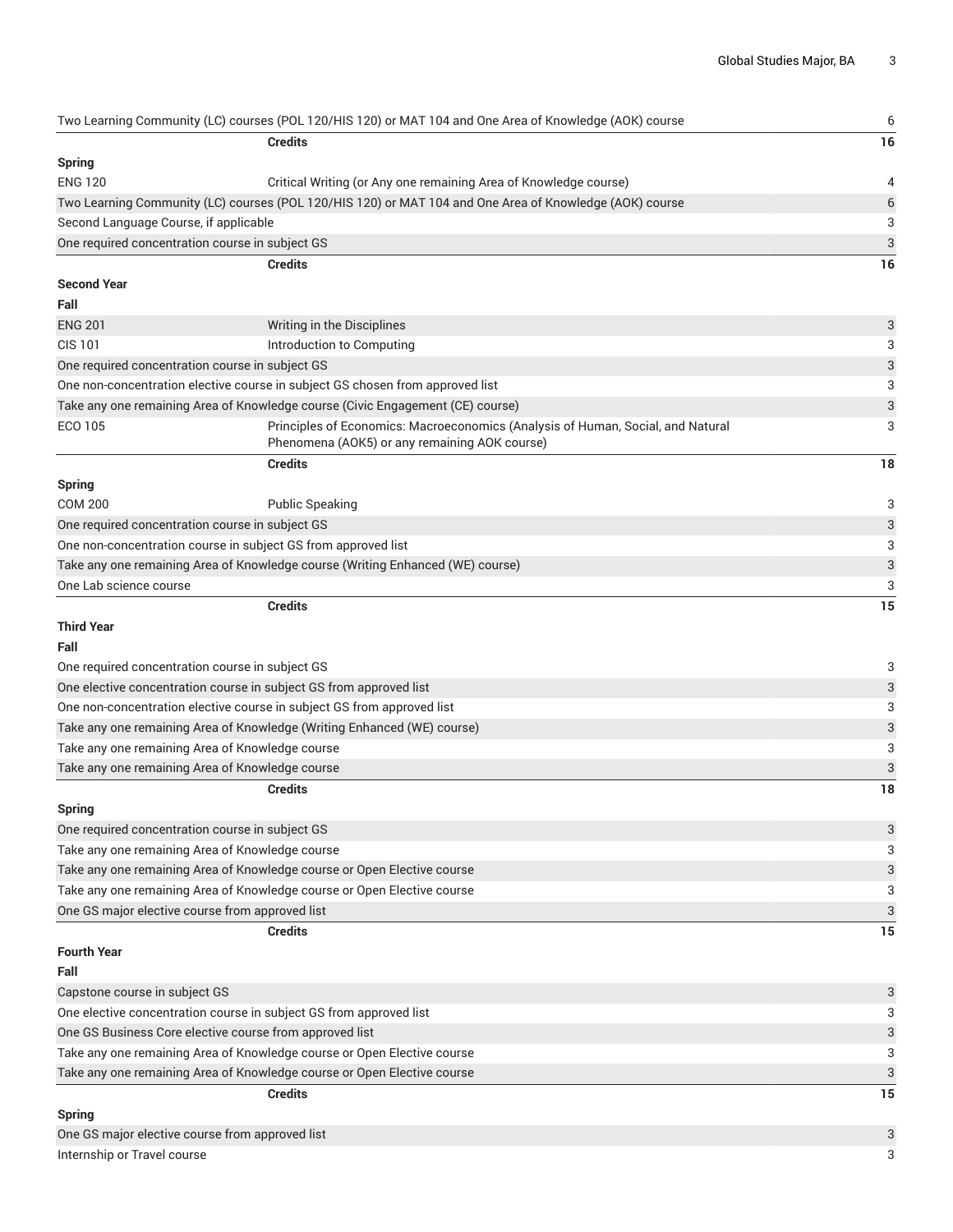| Open Elective Course |    |
|----------------------|----|
| Open Elective Course |    |
| Open Elective Course |    |
| <b>Credits</b>       | 15 |

#### **Total Credits 128**

### **Economics**

| <b>Course</b>                                              | <b>Title</b>                                                                                                         | <b>Credits</b> |
|------------------------------------------------------------|----------------------------------------------------------------------------------------------------------------------|----------------|
| <b>First Year</b>                                          |                                                                                                                      |                |
| Fall                                                       |                                                                                                                      |                |
| <b>ENG 110</b><br>or ENG 120                               | Composition (Determined by placement exam)<br>or Critical Writing                                                    | 3              |
| First Second Language Course. See Advisor for guidelines   |                                                                                                                      | 3              |
| <b>UNV 101</b>                                             | First-Year Seminar. Introduction to University Community                                                             | 1              |
| One required concentration course in subject ECO (ECO 106) |                                                                                                                      | 3              |
| Phenomena (AOK5))                                          | Two Learning Community (LC) courses (POL 120/HIS 120) or MAT 104 and ECO 105 (Analysis of Human, Social, and Natural | 6              |
|                                                            | <b>Credits</b>                                                                                                       | 16             |
| <b>Spring</b>                                              |                                                                                                                      |                |
| <b>ENG 120</b>                                             | Critical Writing (or Any one remaining Area of Knowledge course)                                                     | 4              |
| Phenomena (AOK5))                                          | Two Learning Community (LC) courses (POL 120/HIS 120) or MAT 104 and ECO 105 (Analysis of Human, Social, and Natural | 6              |
| Second Language Course, if applicable                      |                                                                                                                      | 3              |
| One required concentration course in subject ECO           |                                                                                                                      | 3              |
|                                                            | <b>Credits</b>                                                                                                       | 16             |
| <b>Second Year</b><br>Fall                                 |                                                                                                                      |                |
| <b>ENG 201</b>                                             | Writing in the Disciplines                                                                                           | 3              |
| <b>CIS 101</b>                                             | Introduction to Computing                                                                                            | 3              |
| One required concentration course in subject ECO           |                                                                                                                      | 3              |
|                                                            | One non-concentration course in subject HIS or POL from approved list                                                | 3              |
|                                                            | Take any one remaining Area of Knowledge course (Civic Engagement (CE) course)                                       | 3              |
| Take any one remaining Area of Knowledge course            |                                                                                                                      | 3              |
|                                                            | <b>Credits</b>                                                                                                       | 18             |
| <b>Spring</b>                                              |                                                                                                                      |                |
| <b>COM 200</b>                                             | <b>Public Speaking</b>                                                                                               | 3              |
| One required concentration course in subject ECO           |                                                                                                                      | 3              |
|                                                            | One non-concentration course in subject HIS or POL from approved list                                                | 3              |
|                                                            | Take any one remaining Area of Knowledge course (Writing Enhanced (WE) course)                                       | 3              |
| One Lab science course                                     |                                                                                                                      | 4              |
| <b>Third Year</b>                                          | <b>Credits</b>                                                                                                       | 16             |
| Fall                                                       |                                                                                                                      |                |
| <b>ECO 240</b>                                             | <b>Quantitative Analysis and Forecasting</b>                                                                         | 4              |
|                                                            | One elective concentration course in subject ECO from approved list                                                  | 3              |
|                                                            | One non-concentration course in subject HIS or POL from approved list                                                | 3              |
|                                                            | Take any one remaining Area of Knowledge, Writing Enhanced (WE) course                                               | 3              |
| Take any one remaining Area of Knowledge course            |                                                                                                                      | 3              |
| Take any one remaining Area of Knowledge course            |                                                                                                                      | 3              |
|                                                            | <b>Credits</b>                                                                                                       | 19             |
| <b>Spring</b>                                              |                                                                                                                      |                |
| One required concentration course in subject ECO.          |                                                                                                                      | 3              |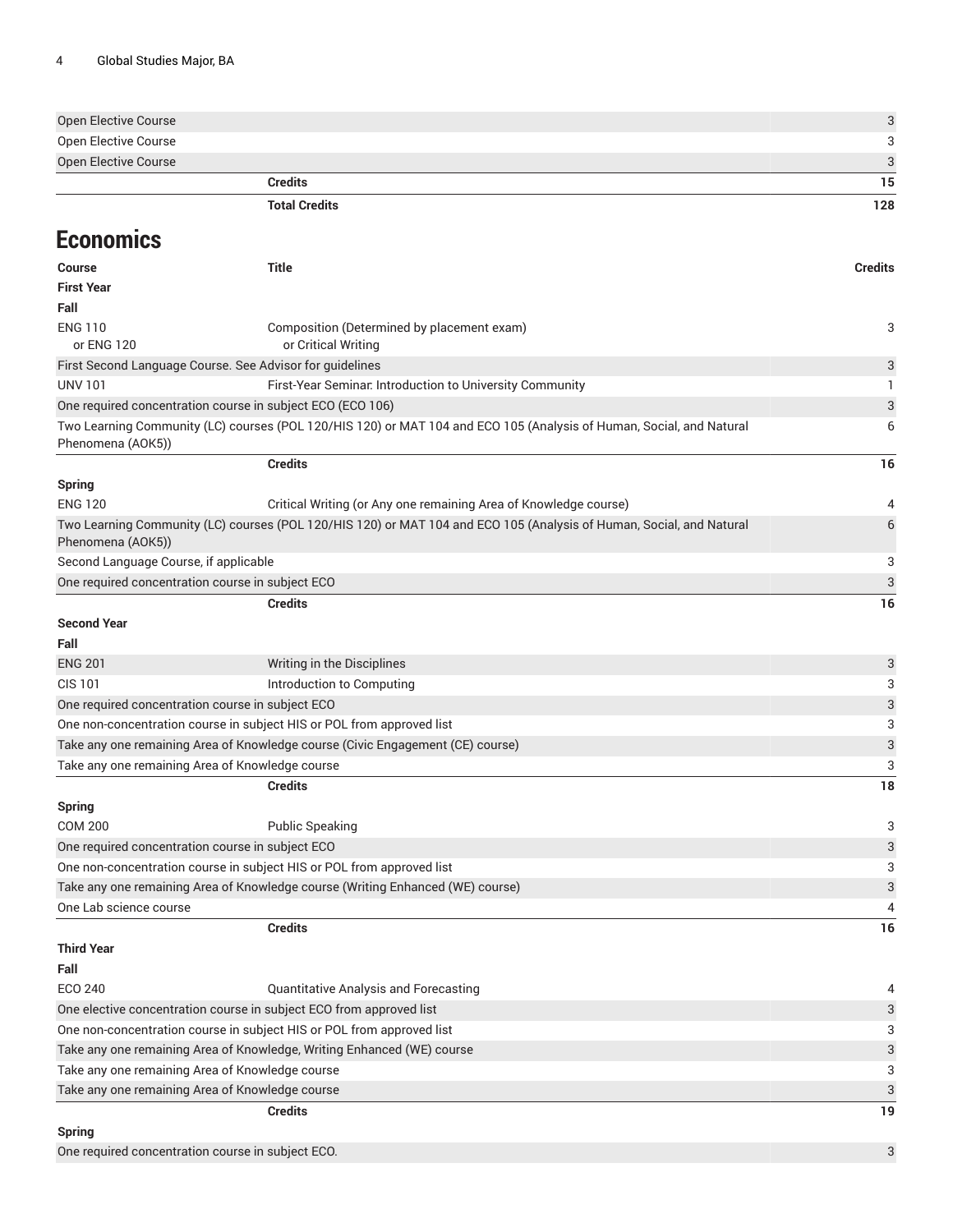| Take any one remaining Area of Knowledge course                         |    |
|-------------------------------------------------------------------------|----|
| Take any one remaining Area of Knowledge course or Open Elective course | 3  |
| Take any one remaining Area of Knowledge course or Open Elective course |    |
| One GS major elective course from approved list                         | 3  |
| <b>Credits</b>                                                          | 15 |
| <b>Fourth Year</b>                                                      |    |
| Fall                                                                    |    |

| $\sim$ $\sim$ $\sim$ $\sim$                                             |                                                                         |               |
|-------------------------------------------------------------------------|-------------------------------------------------------------------------|---------------|
|                                                                         | <b>Credits</b>                                                          | 16            |
|                                                                         | Take any one remaining Area of Knowledge course or Open Elective course | $\mathcal{R}$ |
| Take any one remaining Area of Knowledge course or Open Elective course |                                                                         | 3             |
|                                                                         | One GS Business Core elective course from approved list                 | $\mathcal{R}$ |
|                                                                         | One elective concentration course in subject ECO from approved list     | 3             |
| ECO 400                                                                 | Seminar in Economic Theory                                              | $\Delta$      |
| .                                                                       |                                                                         |               |

| Spring                                          |     |
|-------------------------------------------------|-----|
| One GS major elective course from approved list |     |
| Internship or Travel course                     |     |
| Open Elective Course                            | 3   |
| Open Elective Course                            |     |
| <b>Credits</b>                                  | 12  |
| <b>Total Credits</b>                            | 128 |

# **History**

| <b>Course</b>                                    | <b>Title</b>                                                                                                                      | <b>Credits</b> |
|--------------------------------------------------|-----------------------------------------------------------------------------------------------------------------------------------|----------------|
| <b>First Year</b>                                |                                                                                                                                   |                |
| Fall                                             |                                                                                                                                   |                |
| <b>ENG 110</b><br>or ENG 120                     | Composition (Determined by placement exam)<br>or Critical Writing                                                                 | 3              |
|                                                  | First Second Language Course. See Advisor for guidelines                                                                          | 3              |
| <b>UNV 101</b>                                   | First-Year Seminar. Introduction to University Community                                                                          |                |
| One required concentration course in subject HIS |                                                                                                                                   | 3              |
|                                                  | Two Learning Community (LC) courses (POL 120/HIS 120) or MAT 104 and One Area of Knowledge (AOK) course                           | 6              |
|                                                  | <b>Credits</b>                                                                                                                    | 16             |
| <b>Spring</b>                                    |                                                                                                                                   |                |
| <b>ENG 120</b>                                   | Critical Writing (or Any one remaining Area of Knowledge course)                                                                  | 4              |
|                                                  | Two Learning Community (LC) courses (POL 120/HIS 120) or MAT 104 and One Area of Knowledge (AOK) course                           | 6              |
| Second Language Course, if applicable            |                                                                                                                                   | 3              |
| One required concentration course in subject HIS |                                                                                                                                   | 3              |
|                                                  | <b>Credits</b>                                                                                                                    | 16             |
| <b>Second Year</b>                               |                                                                                                                                   |                |
| Fall                                             |                                                                                                                                   |                |
| <b>ENG 201</b>                                   | Writing in the Disciplines                                                                                                        | 3              |
| <b>CIS 101</b>                                   | Introduction to Computing                                                                                                         | 3              |
| One required concentration course in subject HIS |                                                                                                                                   | 3              |
|                                                  | One required, non-concentration course in subject ECO or POL from approved list                                                   | 3              |
|                                                  | Take any one remaining Area of Knowledge course (Civic Engagement (CE) course)                                                    | 3              |
| <b>ECO 105</b>                                   | Principles of Economics: Macroeconomics (Analysis of Human, Social, and Natural<br>Phenomena (AOK5) or any remaining AOK course.) | 3              |
|                                                  | <b>Credits</b>                                                                                                                    | 18             |

|                                                                       | -------         | . |
|-----------------------------------------------------------------------|-----------------|---|
| Spring                                                                |                 |   |
| <b>COM 200</b>                                                        | Public Speaking |   |
| One required concentration course in subject HIS                      |                 |   |
| One non-concentration course in subject ECO or POL from approved list |                 |   |
|                                                                       |                 |   |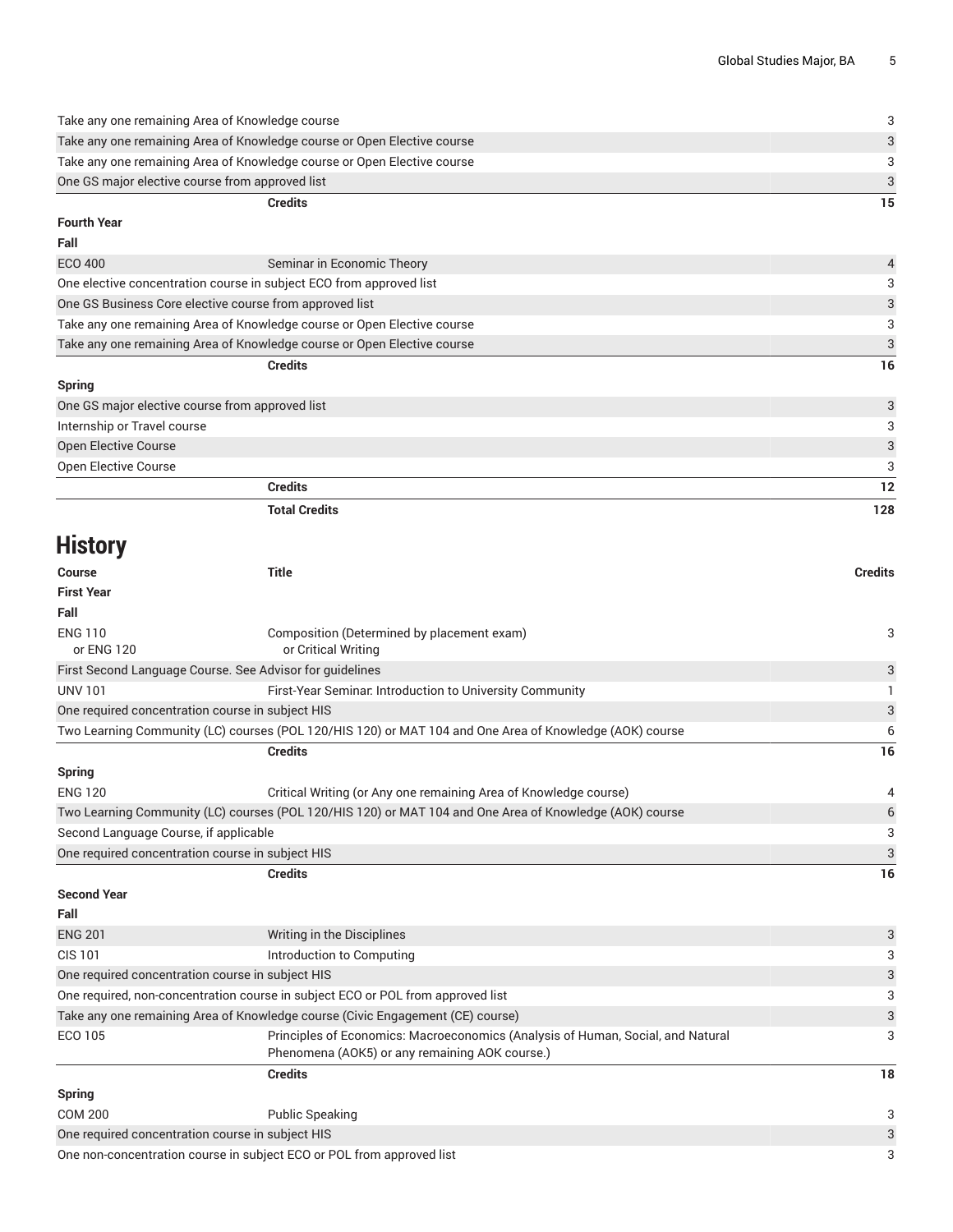|                                                  | Take any one remaining Area of Knowledge course (Writing Enhanced (WE) course)                          | $\sqrt{3}$                |
|--------------------------------------------------|---------------------------------------------------------------------------------------------------------|---------------------------|
| One Lab science course                           |                                                                                                         | 3                         |
|                                                  | <b>Credits</b>                                                                                          | 15                        |
| <b>Third Year</b>                                |                                                                                                         |                           |
| Fall                                             |                                                                                                         |                           |
| One required concentration course in subject HIS |                                                                                                         | 3                         |
|                                                  | One elective concentration course in subject HIS from approved list                                     | $\ensuremath{\mathsf{3}}$ |
|                                                  | One non-concentration course in subject ECO or POL from approved list                                   | 3                         |
|                                                  | Take any one remaining Area of Knowledge course (Writing Enhanced (WE) course)                          | 3                         |
| Take any one remaining Area of Knowledge course  |                                                                                                         | 3                         |
| Take any one remaining Area of Knowledge course  |                                                                                                         | 3                         |
|                                                  | <b>Credits</b>                                                                                          | 18                        |
| <b>Spring</b>                                    |                                                                                                         |                           |
| One required concentration course in subject HIS |                                                                                                         | 3                         |
| Take any one remaining Area of Knowledge course  |                                                                                                         | 3                         |
|                                                  | Take any one remaining Area of Knowledge course or Open Elective course                                 | 3                         |
|                                                  | Take any one remaining Area of Knowledge course or Open Elective course                                 | 3                         |
| One GS major elective course from approved list  |                                                                                                         | 3                         |
|                                                  | <b>Credits</b>                                                                                          | 15                        |
| <b>Fourth Year</b>                               |                                                                                                         |                           |
| Fall                                             |                                                                                                         |                           |
| <b>HIS 499</b>                                   | Senior Year Experience in History                                                                       | 3                         |
|                                                  | One elective concentration course in subject HIS from approved list                                     | 3                         |
| One GS Business Core elective from approved list |                                                                                                         | $\ensuremath{\mathsf{3}}$ |
|                                                  | Take any one remaining Area of Knowledge course or Open Elective course                                 | 3                         |
|                                                  | Take any one remaining Area of Knowledge course or Open Elective course                                 | 3                         |
|                                                  | <b>Credits</b>                                                                                          | 15                        |
| <b>Spring</b>                                    |                                                                                                         |                           |
| One GS major elective course from approved list  |                                                                                                         | 3                         |
| Internship or Travel course                      |                                                                                                         | 3                         |
| <b>Open Elective Course</b>                      |                                                                                                         | $\ensuremath{\mathsf{3}}$ |
| Open Elective Course                             |                                                                                                         | 3                         |
| Open Elective Course                             |                                                                                                         | 3                         |
|                                                  | <b>Credits</b>                                                                                          | 15                        |
|                                                  |                                                                                                         |                           |
|                                                  | <b>Total Credits</b>                                                                                    | 128                       |
| <b>Political Science</b>                         |                                                                                                         |                           |
|                                                  |                                                                                                         |                           |
| Course                                           | <b>Title</b>                                                                                            | <b>Credits</b>            |
| <b>First Year</b>                                |                                                                                                         |                           |
| Fall                                             |                                                                                                         |                           |
| <b>ENG 110</b>                                   | Composition (Determined by placement exam)                                                              | 3                         |
| or ENG 120                                       | or Critical Writing                                                                                     |                           |
|                                                  | First Second Language Course. See Advisor for guidelines                                                | 3                         |
| <b>UNV 101</b>                                   | First-Year Seminar. Introduction to University Community                                                | 1                         |
| One required concentration course in subject POL |                                                                                                         | 3                         |
|                                                  | Two Learning Community (LC) courses (POL 120/HIS 120) or MAT 104 and One Area of Knowledge (AOK) course | 6                         |
|                                                  | <b>Credits</b>                                                                                          | 16                        |
| <b>Spring</b>                                    |                                                                                                         |                           |
| <b>ENG 120</b>                                   | Critical Writing (or Any one remaining Area of Knowledge course)                                        | 4                         |

Two Learning Community (LC) courses (POL 120/HIS 120) or MAT 104 and One Area of Knowledge (AOK) course 6 Second Language Course, if applicable 3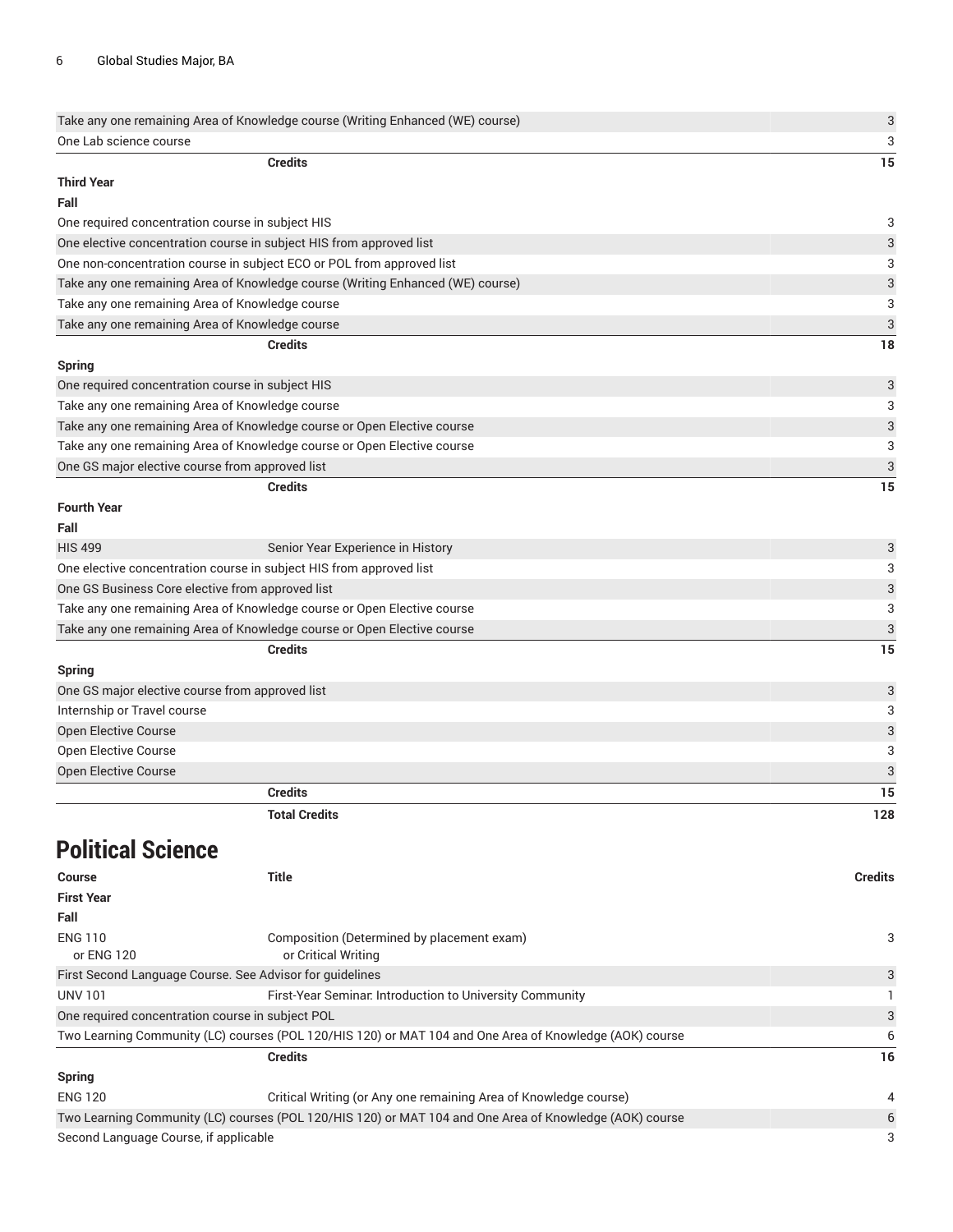|                                                 | One required concentration course in subject POL                                                                                  | 3                         |
|-------------------------------------------------|-----------------------------------------------------------------------------------------------------------------------------------|---------------------------|
|                                                 | <b>Credits</b>                                                                                                                    | 16                        |
| <b>Second Year</b>                              |                                                                                                                                   |                           |
| Fall                                            |                                                                                                                                   |                           |
| <b>ENG 201</b>                                  | Writing in the Disciplines                                                                                                        | 3                         |
| <b>CIS 101</b>                                  | Introduction to Computing                                                                                                         | 3                         |
|                                                 | One required concentration course in subject POL                                                                                  | 3                         |
|                                                 | One non-concentration course in subject ECO or HIS from approved list                                                             | 3                         |
|                                                 | Take any one remaining Area of Knowledge course                                                                                   | 3                         |
| ECO 105                                         | Principles of Economics: Macroeconomics (Analysis of Human, Social, and Natural<br>Phenomena (AOK5) or any remaining AOK course.) | 3                         |
|                                                 | <b>Credits</b>                                                                                                                    | 18                        |
| <b>Spring</b>                                   |                                                                                                                                   |                           |
| <b>COM 200</b>                                  | <b>Public Speaking</b>                                                                                                            | 3                         |
|                                                 | One required concentration course in subject POL                                                                                  | 3                         |
|                                                 | One non concentration course in subject ECO or HIS from approved list                                                             | 3                         |
|                                                 | Take any one remaining Area of Knowledge course (Writing Enhanced (WE) course)                                                    | $\ensuremath{\mathsf{3}}$ |
| One Lab science course                          |                                                                                                                                   | 3                         |
|                                                 | <b>Credits</b>                                                                                                                    | 15                        |
| <b>Third Year</b>                               |                                                                                                                                   |                           |
| Fall                                            |                                                                                                                                   |                           |
|                                                 | One required concentration course in subject POL                                                                                  | 3                         |
|                                                 | One elective concentration course in subject POL from approved list                                                               | 3                         |
|                                                 | One non-concentration course in subject ECO or HIS from approved list                                                             | 3                         |
|                                                 | Take any one remaining Area of Knowledge, Writing Enhanced (WE) course                                                            | $\ensuremath{\mathsf{3}}$ |
|                                                 | Take any one remaining Area of Knowledge course                                                                                   | 3                         |
|                                                 | Take any one remaining Area of Knowledge course                                                                                   | 3                         |
|                                                 | <b>Credits</b>                                                                                                                    | 18                        |
|                                                 |                                                                                                                                   |                           |
| <b>Spring</b>                                   |                                                                                                                                   |                           |
|                                                 | One required concentration course in subject POL<br>Take any one remaining Area of Knowledge course                               | 3                         |
|                                                 |                                                                                                                                   | 3                         |
|                                                 | Take any one remaining Area of Knowledge course or Open Elective course                                                           | 3                         |
|                                                 | Take any one remaining Area of Knowledge course or Open Elective course                                                           | 3                         |
| One GS major elective course from approved list |                                                                                                                                   | 3                         |
| <b>Fourth Year</b><br>Fall                      | <b>Credits</b>                                                                                                                    | 15                        |
| POL 499                                         | Senior Year Experience in the Political Science                                                                                   | 3                         |
|                                                 | One elective concentration course in subject POL from approved list                                                               | 3                         |
|                                                 | One GS Business core elective course from approved list                                                                           | 3                         |
|                                                 | Take any one remaining Area of Knowledge course or Open Elective course                                                           | 3                         |
|                                                 | Take any one remaining Area of Knowledge course or Open Elective course                                                           | 3                         |
|                                                 | <b>Credits</b>                                                                                                                    | 15                        |
|                                                 |                                                                                                                                   |                           |
| <b>Spring</b>                                   |                                                                                                                                   |                           |
| One GS major elective course from approved list |                                                                                                                                   | 3                         |
| Internship or Travel course                     |                                                                                                                                   | 3                         |
| Open Elective course                            |                                                                                                                                   | 3                         |
| <b>Open Elective Course</b>                     |                                                                                                                                   | 3                         |
| Open Elective Course                            |                                                                                                                                   | 3                         |
|                                                 | <b>Credits</b>                                                                                                                    | 15                        |
|                                                 | <b>Total Credits</b>                                                                                                              | 128                       |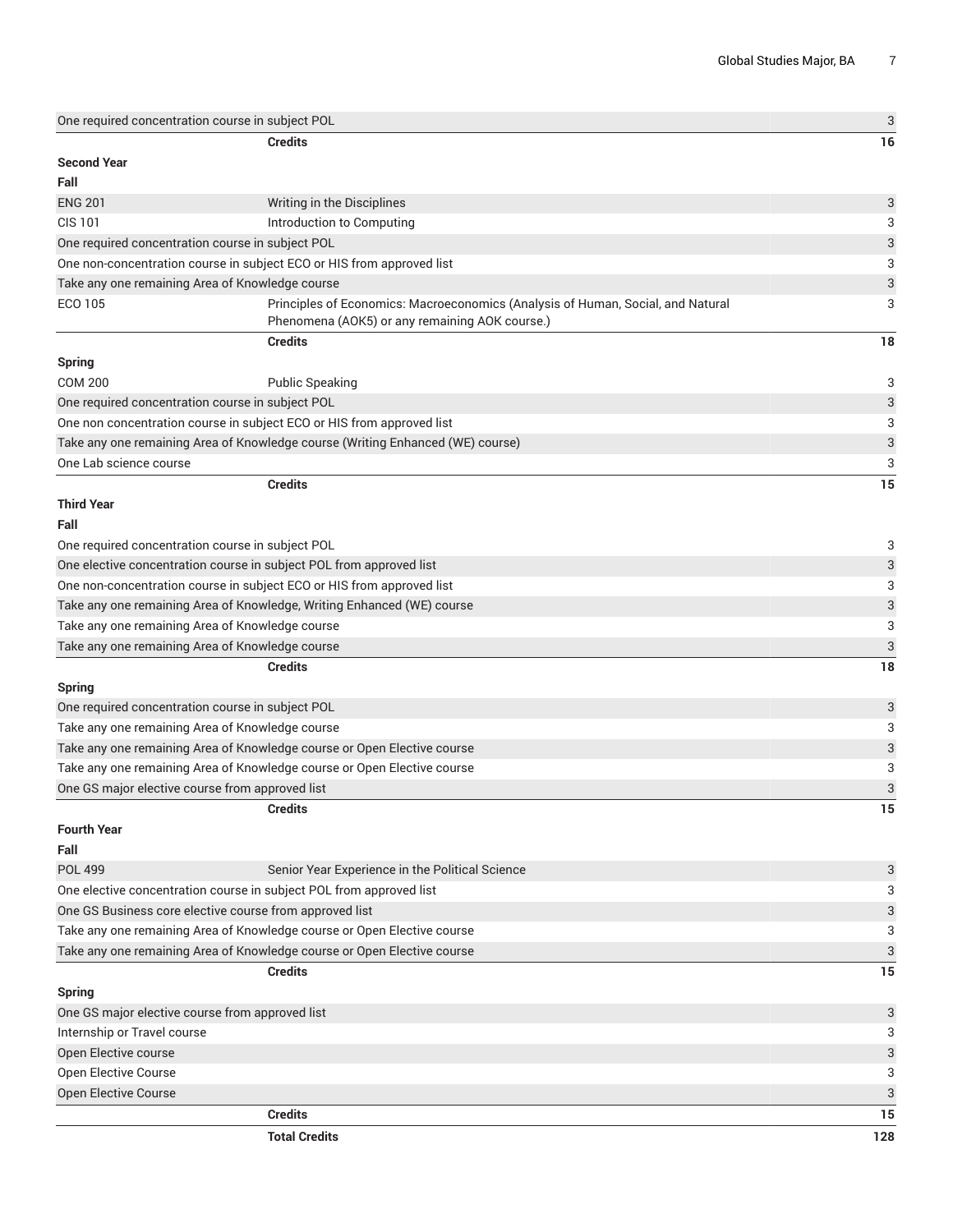# **Global Studies BA /Public Administration - MPA (GLSG) Track**

| <b>Course</b>                                   | <b>Title</b>                                                                                                                                        | <b>Credits</b> |
|-------------------------------------------------|-----------------------------------------------------------------------------------------------------------------------------------------------------|----------------|
| <b>First Year</b>                               |                                                                                                                                                     |                |
| Fall                                            |                                                                                                                                                     |                |
| <b>ENG 110</b>                                  | Composition (Determined by Placement Exam)                                                                                                          | 3              |
| or ENG 120                                      | or Critical Writing                                                                                                                                 |                |
|                                                 | First Second Language Course. See Advisor for guidelines                                                                                            | 3              |
| One required concentration course in subject GS |                                                                                                                                                     | 3              |
|                                                 | Two Learning Community (LC) courses (POL 120/HIS 120) or MAT 104 and One Area of Knowledge (AOK) course                                             | 6              |
| <b>UNV 101</b>                                  | First-Year Seminar. Introduction to University Community                                                                                            | 1              |
|                                                 | <b>Credits</b>                                                                                                                                      | 16             |
| <b>Spring</b>                                   |                                                                                                                                                     |                |
| <b>ENG 120</b>                                  | Critical Writing (or Any one remaining Area of Knowledge course)                                                                                    | 4              |
| Second Language Course, if applicable           |                                                                                                                                                     | 3              |
| One required concentration course in subject GS |                                                                                                                                                     | 3              |
|                                                 | Two Learning Community (LC) courses (POL 120/HIS 120) or MAT 104 and One Area of Knowledge (AOK) course                                             | $\,$ 6 $\,$    |
|                                                 | <b>Credits</b>                                                                                                                                      | 16             |
| <b>Second Year</b>                              |                                                                                                                                                     |                |
| Fall                                            |                                                                                                                                                     |                |
| <b>ENG 201</b>                                  | Writing in the Disciplines                                                                                                                          | 3              |
| <b>CIS 101</b>                                  | Introduction to Computing                                                                                                                           | 3              |
| One required concentration course in subject GS |                                                                                                                                                     | 3              |
|                                                 | One non-concentration course in subject GS from approved list                                                                                       | 3              |
|                                                 | Take any one remaining Area of Knowledge course (Civic Engagement (CE) course)                                                                      | 3              |
| ECO 105                                         | Principles of Economics: Macroeconomics (Analysis of Human, Social, and Natural<br>Phenomena (AOK 5) or any one remaining Area of Knowledge course) | 3              |
|                                                 | <b>Credits</b>                                                                                                                                      | 18             |
| <b>Spring</b>                                   |                                                                                                                                                     |                |
| <b>COM 200</b>                                  | <b>Public Speaking</b>                                                                                                                              | 3              |
| One Lab science course                          |                                                                                                                                                     | 3              |
| One required concentration course in subject GS |                                                                                                                                                     | 3              |
|                                                 | One non-concentration elective course in subject GS from approved list                                                                              | 3              |
|                                                 | Take any one remaining Area of Knowledge course (Writing Enhanced (WE) course)                                                                      | 3              |
|                                                 | <b>Credits</b>                                                                                                                                      | 15             |
| <b>Third Year</b>                               |                                                                                                                                                     |                |
| Fall                                            |                                                                                                                                                     |                |
| One required concentration course in subject GS |                                                                                                                                                     | 3              |
|                                                 | One non-concentration elective course in subject GS from approved list                                                                              | 3              |
|                                                 | One concentration elective course in subject GS from approved list                                                                                  | 4              |
|                                                 | Take any one remaining Area of Knowledge, Writing Enhanced (WE) course                                                                              | 3              |
| Take any one remaining Area of Knowledge course |                                                                                                                                                     | 3              |
|                                                 | <b>Credits</b>                                                                                                                                      | 16             |
| <b>Spring</b>                                   |                                                                                                                                                     |                |
| One required concentration course in subject GS |                                                                                                                                                     | 3              |
| Take any one remaining Area of Knowledge course |                                                                                                                                                     | 3              |
| Take any one remaining Area of Knowledge course |                                                                                                                                                     | 3              |
|                                                 | Take any one remaining Area of Knowledge course or Open Elective course                                                                             | 3              |
| PAA 601                                         | <b>Public Administration and its Environment</b>                                                                                                    | 3              |
|                                                 | <b>Credits</b>                                                                                                                                      | 15             |
| <b>Equrth Voor</b>                              |                                                                                                                                                     |                |